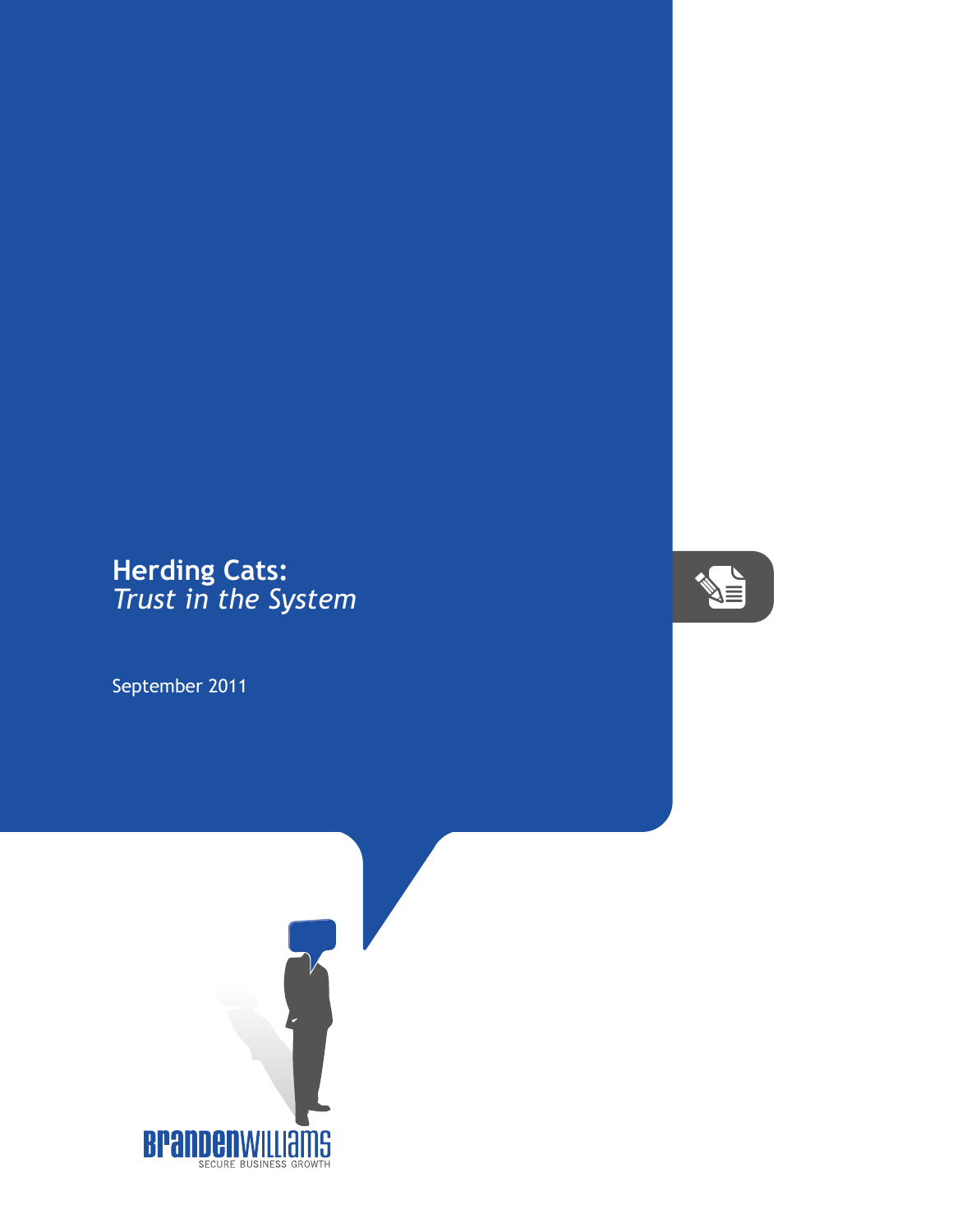The general user's comprehension of trust in computing is becoming more implied as we more and more of our lives are digitized. The reality is this couldn't be farther from the truth.

Many young people feel the sting of a breach of implied privacy from social media postings reaching farther than intended. If you look through my blog, you will find a few posts that have examples of people getting burned from social media postings. Be it an errant post on Twitter that cost someone their new job or a geo-tagged picture that reveals a location that should have been kept secret, lives have been changed for the worse because of misguided trust in the system.

I am included in this group. I am amazed at my change in attitude over the years. I prefer convenience; and if that means you will get the privilege of storing my information to make life easier, I'm probably going to let you store it. After all, I'm protected, right?

Fifteen years ago I was wary of digitizing certain parts of my life. I saw how companies tried to operate their infrastructure, and saw that functionality was much preferred over information security. In many cases, it still is today<sup>1</sup>. My time spent as a system administrator taught me that there is always someone of equal or higher permission on a system than me, and everything I digitize can be accessed by someone else. This experience stunts my own usage of certain cloud services like cloud-based backup and recovery, and parts of the new iCloud service<sup>2</sup>.

As I wrote about last month, we are undergoing a revolutionary transformation in how we provide IT services to our customers. The move to the cloud, virtual data centers, and utility computing allow us to turn our IT centers into businesses because we can more directly measure the cost and margin associated with providing services<sup>3</sup>. This stuff really excites me because I love digging into numbers in spite of barely passing my undergrad accounting classes. Imagine for a moment that you could quantify exactly how much it costs you to process an order on-line. You could figure out how much computing power is used in the shopping process, optimize the customer experience to reduce the amount of time a shopper spends browsing, and know the exact margin<sup>4</sup> from that transaction. On demand discounts for quickly navigating to your product and completing a purchase? Now that's using system data to your advantage!

But how do I know that cloud resources will be there when I need them? Can I afford to put my company's livelihood in the hands of a service provider? Can I trust the service provider to safeguard my intellectual property and customer data so I won't have to explain to my shareholders how a data breach occurred on my watch?

These are the questions facing CIOs moving to utility computing today and this is the element of trust they face. This movement creates even more architecture and design questions nowhere near the traditional definitions of information systems or of trusted computing. What it seems is that service providers have not quite stepped up to the security plate, and the larger they are, the less liability they want. No CIO should bank on compensatory damages after a drawn out lawsuit to replace cash spent cleaning up a breach—and CIOs that do should be immediately terminated.

## **FOOTNOTES**

*<sup>1</sup> See the cloud!*

*<sup>2</sup> Check my blog for more on the security issues with iCloud.*

*<sup>3</sup> If your company still refers to IT as a cost center, you are living in the old world of IT.*

*<sup>4</sup> The amount of profit you earn.*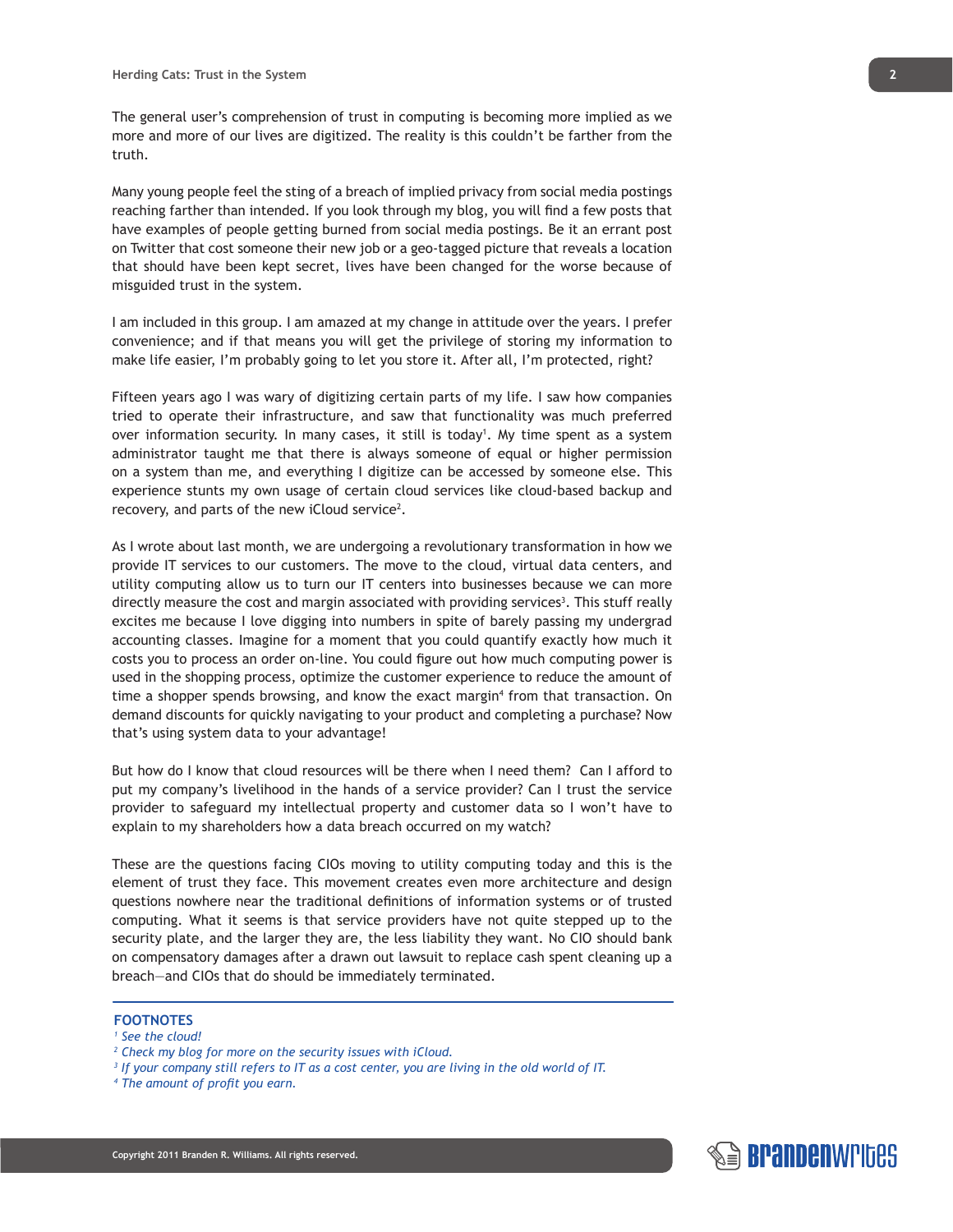If you are looking for ways to make your move to the cloud, the first thing you need to do is consider what you are moving to the cloud. Regulated data has no business with most cloud providers, but unregulated data is fine. Next you need to very closely examine the contract with that provider. Buddy up with your lawyer and fully understand where the responsibility lies for security and the types of damages you may be entitled to if you are on the hook for a breach. Finally, look for reasons to trust your cloud provider. Do they dodge questions about security, or use the wrong acronyms? Is their auditor ABC Audit Co<sup>5</sup>? Trust the provider before you entrust your data to it.